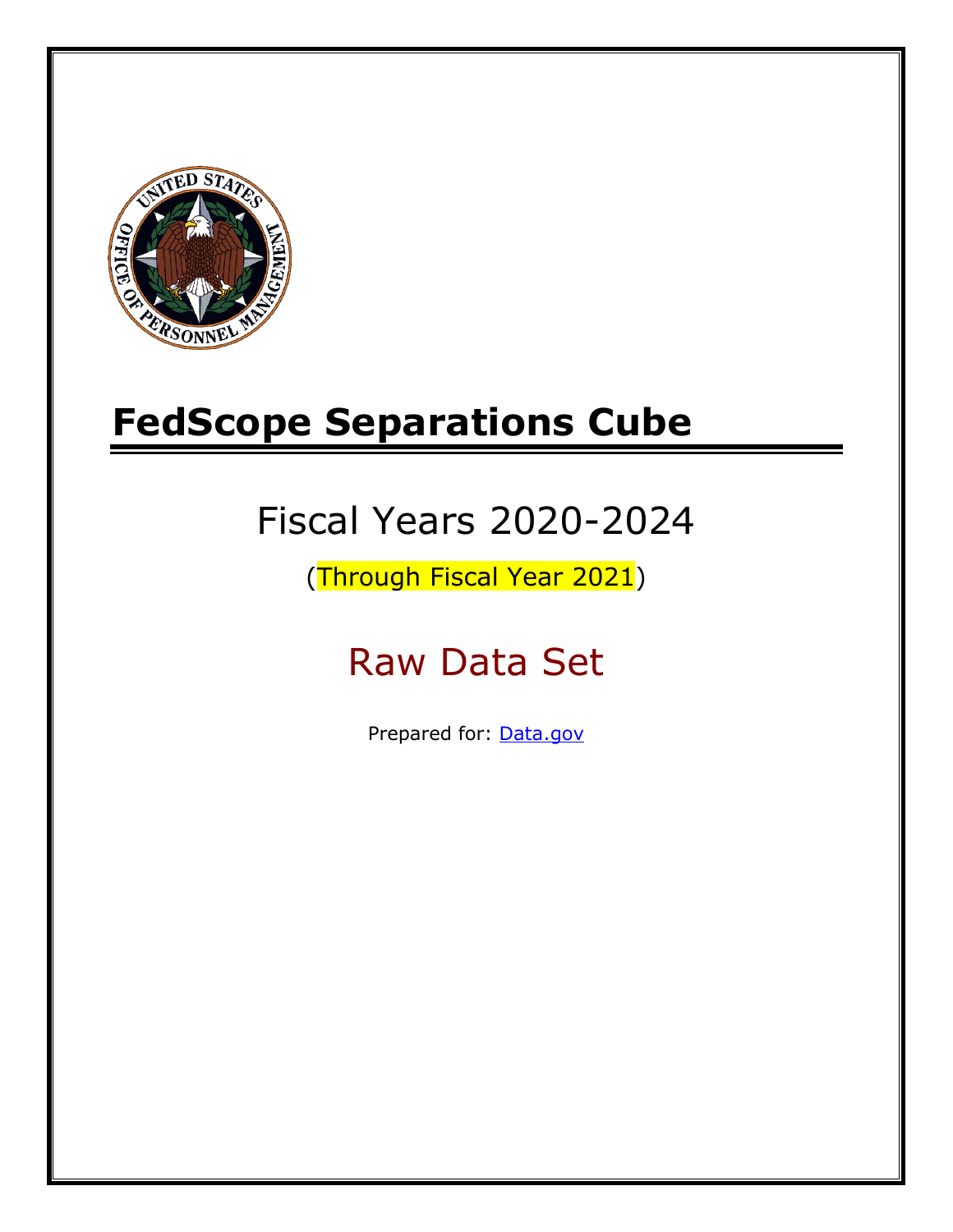FedScope Separations Cube (Fiscal Years 2020-2024)

**Raw Data Set** (http://www.data.gov/)



# **Table of Contents**

| $\mathbf{1}$   | <b>OVERVIEW</b>                                 | 3              |
|----------------|-------------------------------------------------|----------------|
| 1.1            | Purpose                                         |                |
| 1.2            | <b>Scope</b>                                    |                |
| $\overline{2}$ | <b>RAW DATA SET FILE</b>                        |                |
| 2.1            | <b>SEPDATA</b>                                  |                |
| 3              | <b>DIMENSION TRANSLATIONS FILES</b>             |                |
| 3.1            | Agency                                          |                |
| 3.2            | Separation                                      |                |
| 3.3            | <b>Date</b>                                     | 33335556       |
| 3.4            | Age                                             | $\overline{6}$ |
| 3.5            | General Schedule & Equivalent Grade             | $\overline{7}$ |
| 3.6            | <b>Length of Service</b>                        | 8              |
| 3.7            | Location                                        | 8              |
| 3.8            | Occupation                                      | 9              |
| 3.9            | <b>Occupation Category</b>                      | 9              |
| 3.10           | Pay Plan & Grade                                | 10             |
|                | 3.11 Salary Level                               | 10             |
|                | 3.12 Type of Appointment                        | 11             |
|                | 3.13 Work Schedule                              | 11             |
|                | 3.14 Count                                      | 12             |
|                | 3.15 Average Salary                             | 12             |
|                | 3.16 Average Length of Service                  | 12             |
| $4 -$          | <b>DATA DEFINITIONS</b>                         | 13             |
| 4.1            | Agency                                          | 13             |
| 4.2            | <b>Separations</b>                              | 13             |
| 4.3            | <b>Date</b>                                     | 14             |
| 4.4            | Age                                             | 14             |
| 4.5            | <b>General Schedule &amp; Equivalent Grade</b>  | 15             |
| 4.6            | <b>Length of Service</b>                        | 15             |
| 4.7            | Location                                        | 15             |
| 4.8            | Occupation                                      | 15             |
| 4.9            | <b>Occupation Category</b>                      | 15             |
| 4.10           | Pay Plan & Grade                                | 15             |
|                | 4.11 Salary Level                               | 15             |
|                | 4.12 Type of Appointment                        | 16             |
|                | 4.13 Work Schedule                              | 16             |
|                | 4.14 Count                                      | 16             |
|                | 4.15 Average Salary                             | 16             |
|                | 4.16 Average Length of Service                  | 16             |
| 5              | <b>APPENDIX</b>                                 | 17             |
|                | Source: FedScope (http://www.fedscope.opm.gov/) | 1              |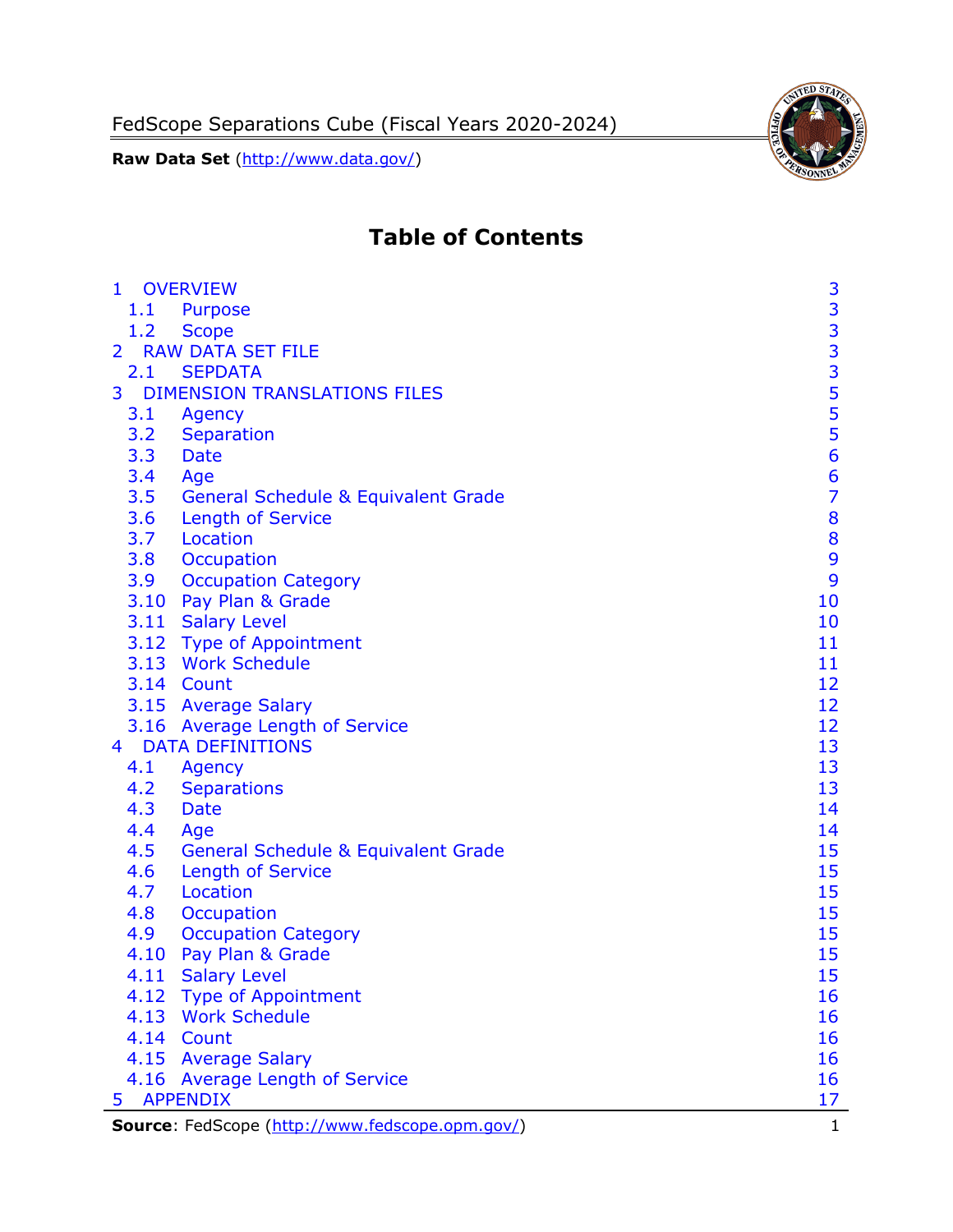

5.2 [FedScope General Public Web Site](#page-17-2)

# **Listing of Tables**

| Table 2.1: SEPDATA.TXT Record Layout   | $\overline{4}$ |
|----------------------------------------|----------------|
| Table 3.1: DTagy.txt Record Layout     | 5              |
| Table 3.2: DTsep.txt Record Layout     | 5              |
| Table 3.3: DTefdate.txt Record Layout  | 6              |
| Table 3.4: DTagelvl.txt Record Layout  | 6              |
| Table 3.5: DTgsegrd.txt Record Layout  | 7              |
| Table 3.6: DTloslvl.txt Record Layout  | 8              |
| Table 3.7: DTloc.txt Record Layout     | 8              |
| Table 3.8: DTocc.txt Record Layout     | 9              |
| Table 3.9: DTpatco.txt Record Layout   | 9              |
| Table 3.10: DTppgrd.txt Record Layout  | 10             |
| Table 3.11: DTsallvl.txt Record Layout | 10             |
| Table 3.12: DTtoa.txt Record Layout    | 11             |
| Table 3.13: DTwrksch.txt Record Layout | 11             |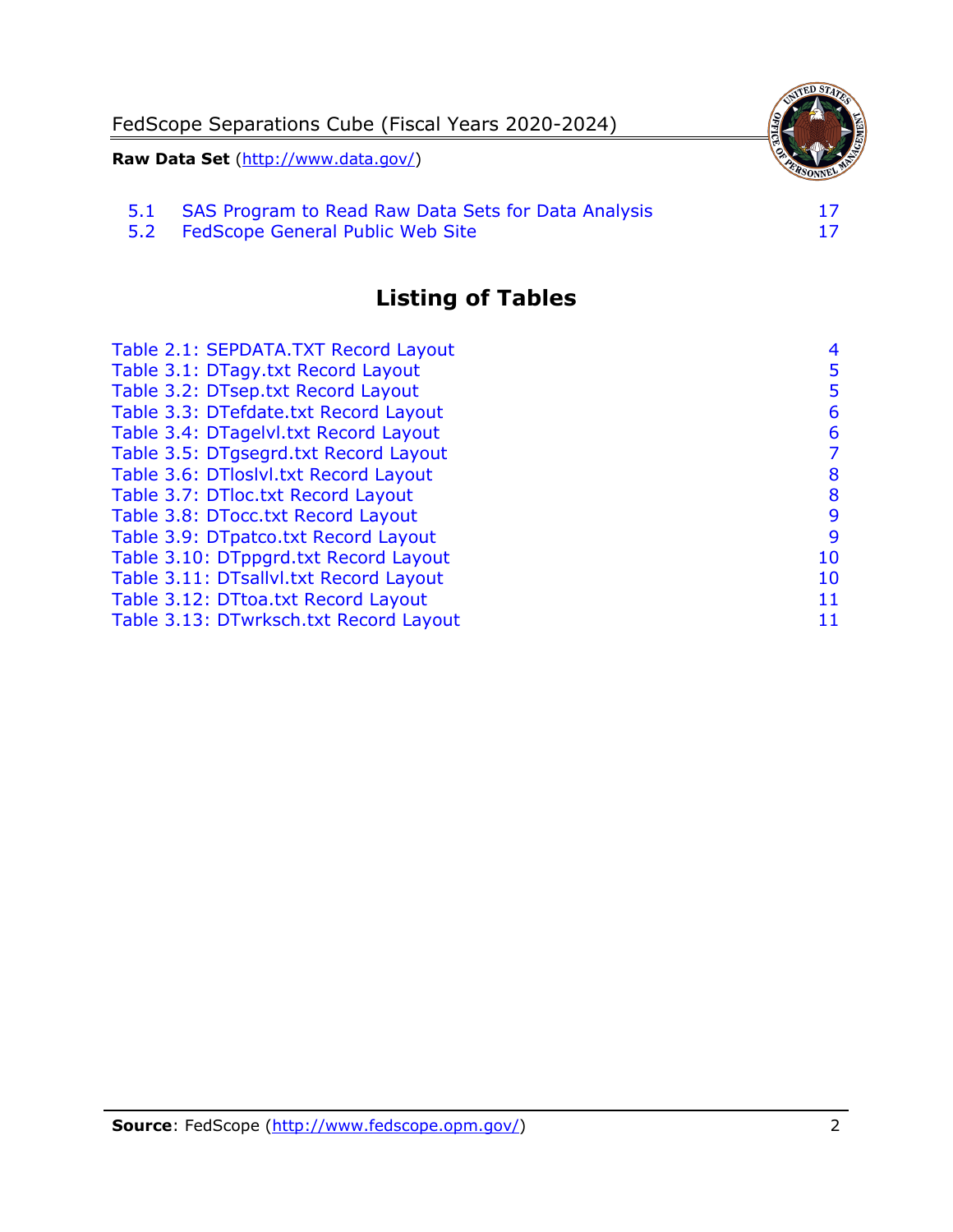FedScope Separations Cube (Fiscal Years 2020-2024)

**Raw Data Set** (http://www.data.gov/)



## <span id="page-3-0"></span>**1 OVERVIEW**

#### <span id="page-3-1"></span>*1.1 Purpose*

The purpose of this raw data set is to increase public access to high value, machine readable datasets generated by the U.S. Office of Personnel Management. The FedScope Separations Cube data sets are available via [Data.gov.](http://www.data.gov/)

#### <span id="page-3-2"></span>*1.2 Scope*

The scope of this raw data set includes all data elements used in the creation of the FedScope Separations Cube [\(http://www.fedscope.opm.gov/\)](http://www.fedscope.opm.gov/). **NOTE**: Starting in FY 2010, the OPM Statistical Data Mart (SDM) is the source for all FedScope data. The SDM is processed data from the Enterprise Human Resources Integration (EHRI) data warehouse. Data is processed on a quarterly basis (i.e. March, June, September and December).

## <span id="page-3-3"></span>**2 RAW DATA SET FILE**

### <span id="page-3-4"></span>*2.1 SEPDATA*

This "**delimited**" (comma separated value (**CSV**)) raw data set provides the actual number of personnel actions ("Transfer-Outs" and "Separations from the Federal Service") that have taken place within Fiscal Years 2020-2024 (Through Fiscal Year 2021). Each column value is separated by a "**comma**" from the next column's value and each row starts a new record. Each record contains 17 data elements. The record layout for SEPDATA.TXT is depicted in [Table 2.1](#page-4-0) below: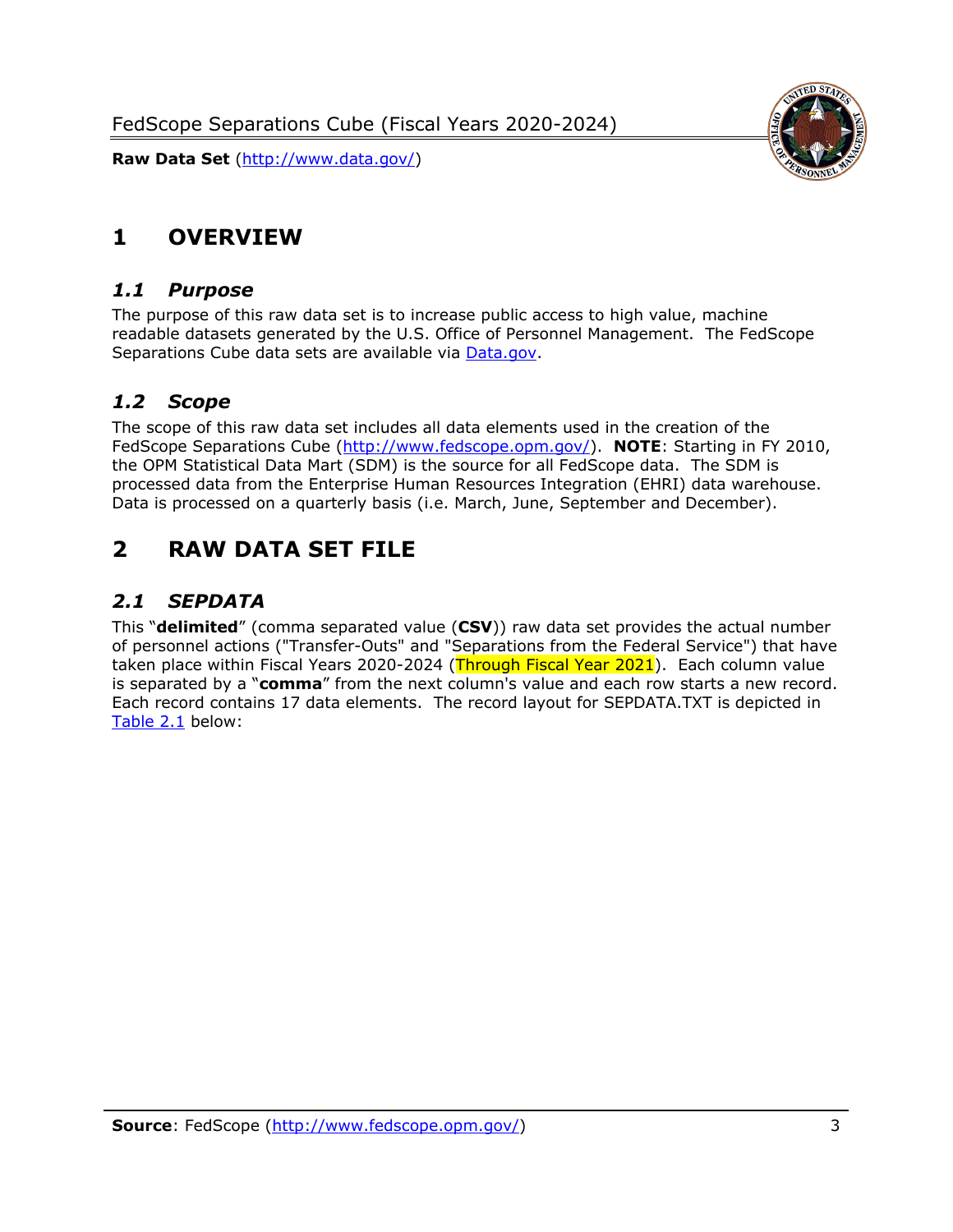

<span id="page-4-0"></span>

| <b>Data</b><br><b>Column</b> | <b>DATA ELEMENT NAME</b>            | <b>CSV</b><br><b>Column</b><br><b>Name</b> | <b>CSV</b><br><b>Column</b><br><b>Format</b> |
|------------------------------|-------------------------------------|--------------------------------------------|----------------------------------------------|
|                              | Agency                              | <b>AGYSUB</b>                              | <b>TEXT</b>                                  |
| 2                            | Separation                          | <b>SEP</b>                                 | <b>TEXT</b>                                  |
| 3                            | Date                                | <b>EFDATE</b>                              | <b>TEXT</b>                                  |
| 4                            | Age                                 | <b>AGELVL</b>                              | <b>TEXT</b>                                  |
| 5                            | General Schedule & Equivalent Grade | <b>GSEGRD</b>                              | <b>TEXT</b>                                  |
| 6                            | Length of Service                   | <b>LOSLVL</b>                              | <b>TEXT</b>                                  |
| 7                            | Location                            | <b>LOC</b>                                 | <b>TEXT</b>                                  |
| 8                            | Occupation                          | <b>OCC</b>                                 | <b>TEXT</b>                                  |
| 9                            | <b>Occupation Category</b>          | <b>PATCO</b>                               | <b>TEXT</b>                                  |
| 10                           | Pay Plan & Grade                    | <b>PPGRD</b>                               | TEXT                                         |
| 11                           | Salary Level                        | <b>SALLVL</b>                              | TEXT                                         |
| 12                           | Type of Appointment                 | <b>TOA</b>                                 | TEXT                                         |
| 13                           | Work Schedule                       | <b>WORKSCH</b>                             | <b>TEXT</b>                                  |
| 14                           | Count                               | <b>COUNT</b>                               | <b>NUMERIC</b>                               |
| 15                           | Average Salary                      | <b>SALARY</b>                              | <b>NUMERIC</b>                               |
| 16                           | Average Length of Service           | <b>LOS</b>                                 | <b>NUMERIC</b>                               |
|                              | Total Records: 449,245              |                                            |                                              |

#### **Table 2.1: SEPDATA.TXT Record Layout**

**NOTE**: If importing this table (data set) into Excel, change the "column data format" for columns 1-13 from "General" to "Text". Columns 14-16 can be imported as "General" data format. In Excel, the "General" data format converts numeric values to numbers. Columns 1-13 are TEXT fields; Columns 14-16 are NUMERIC fields.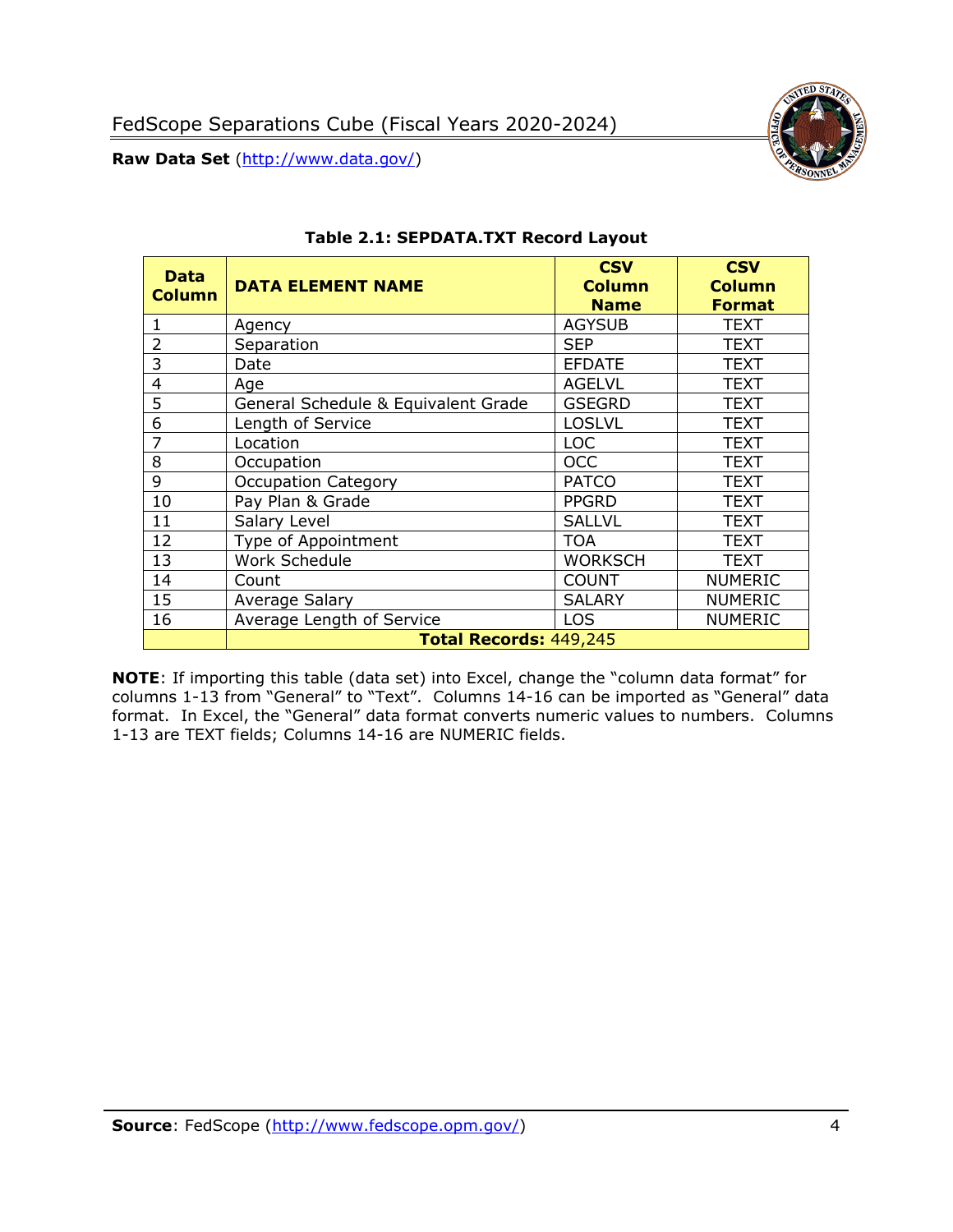

# <span id="page-5-0"></span>**3 DIMENSION TRANSLATIONS FILES**

#### <span id="page-5-1"></span>*3.1 Agency*

This "**delimited**" (comma separated value (**CSV**)) data file provides translations for the agency data element contained in the separations data file (SEPDATA.TXT). See [Table 2.1.](#page-4-0) Each column value is separated by a "**comma**" from the next column's value and each row starts a new record. Each record contains 6 data elements. The record layout for DTagy.txt is depicted in [Table 3.1](#page-5-3) below:

<span id="page-5-3"></span>

| <b>Data</b><br><b>Column</b> | <b>DATA ELEMENT NAME</b>       | <b>CSV</b><br><b>Column</b><br><b>Name</b> | <b>CSV</b><br><b>Column</b><br><b>Format</b> |
|------------------------------|--------------------------------|--------------------------------------------|----------------------------------------------|
|                              | <b>Agency Type</b>             | <b>AGYTYP</b>                              | <b>TEXT</b>                                  |
| 2                            | <b>Agency Type Translation</b> | <b>AGYTYPT</b>                             | <b>TEXT</b>                                  |
| 3                            | Agency                         | AGY                                        | <b>TEXT</b>                                  |
|                              | <b>Agency Translation</b>      | <b>AGYT</b>                                | <b>TEXT</b>                                  |
| 5                            | Agency Sub element             | <b>AGYSUB</b>                              | <b>TEXT</b>                                  |
| 6                            | Agency Sub element Translation | <b>AGYSUBT</b>                             | <b>TEXT</b>                                  |
| <b>Total Records: 543</b>    |                                |                                            |                                              |

#### **Table 3.1: DTagy.txt Record Layout**

**NOTE**: If importing this table (data set) into Excel, change the "column data format" for columns 1-6 from "General" to "Text".

#### <span id="page-5-2"></span>*3.2 Separation*

This "**delimited**" (comma separated value (**CSV**)) data file provides translations for the accession data element contained in the separations data file (SEPDATA.TXT). See [Table](#page-4-0)  [2.1.](#page-4-0) Each column value is separated by a "**comma**" from the next column's value and each row starts a new record. Each record contains 2 data elements. The record layout for DTsep.txt is depicted in [Table 3.2](#page-5-4) below:

<span id="page-5-4"></span>

| <b>Data</b><br><b>Column</b> | <b>DATA ELEMENT NAME</b>      | <b>CSV</b><br><b>Column</b><br><b>Name</b> | <b>CSV</b><br><b>Column</b><br><b>Format</b> |
|------------------------------|-------------------------------|--------------------------------------------|----------------------------------------------|
|                              | Separation                    | <b>SEP</b>                                 | TFXT                                         |
|                              | <b>Separation Translation</b> | <b>SFPT</b>                                | TFXT                                         |
| <b>Total Records: 11</b>     |                               |                                            |                                              |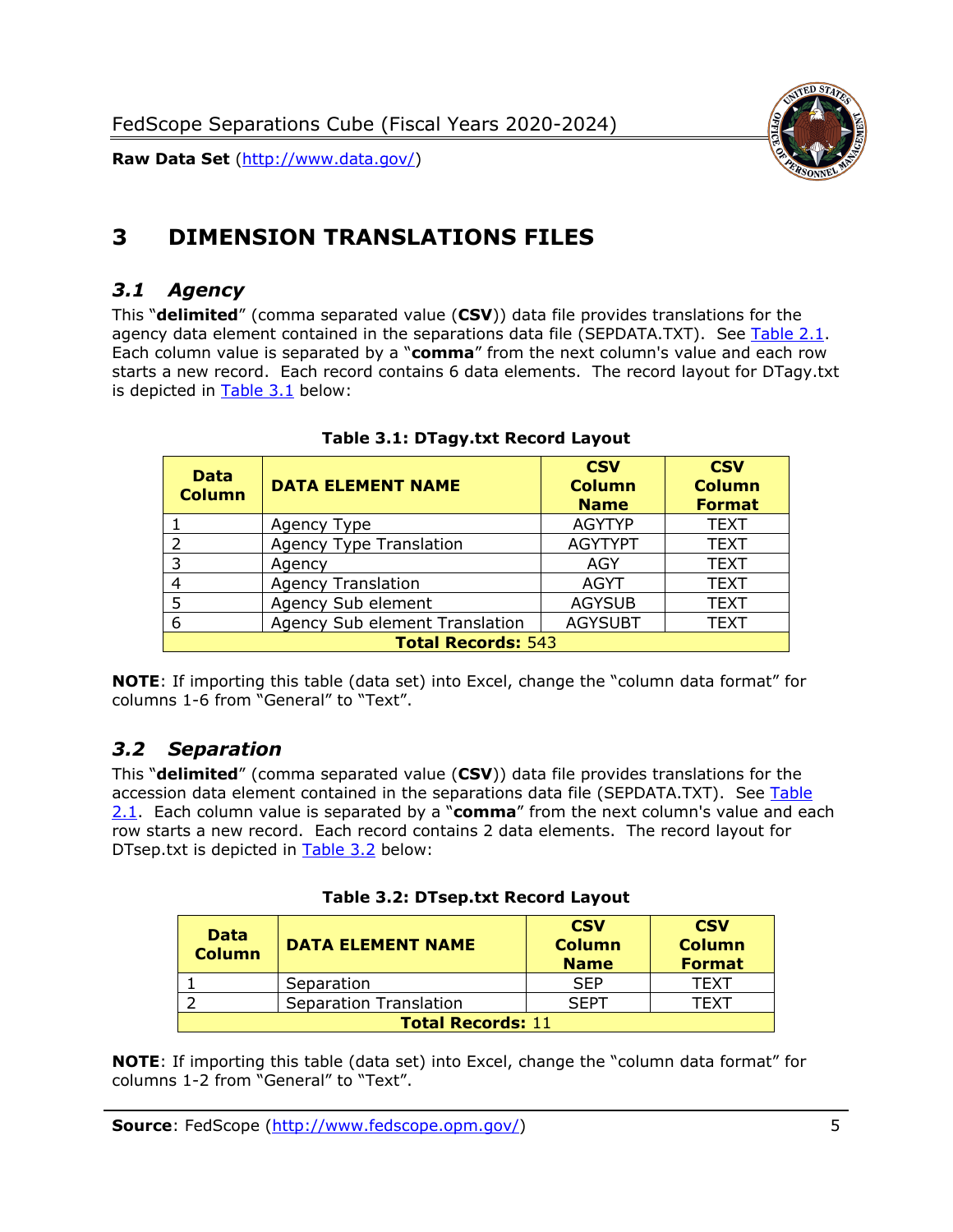

## <span id="page-6-0"></span>*3.3 Date*

This "**delimited**" (comma separated value (**CSV**)) data file provides translations for the date data element contained in the separations data file (SEPDATA.TXT). See [Table 2.1.](#page-4-0) Each column value is separated by a "**comma**" from the next column's value and each row starts a new record. Each record contains 4 data elements. The record layout for DTefdate.txt is depicted in [Table 3.3](#page-6-2) below:

<span id="page-6-2"></span>

| <b>Data</b><br><b>Column</b> | <b>DATA ELEMENT NAME</b>       | <b>CSV</b><br><b>Column</b><br><b>Name</b> | <b>CSV</b><br><b>Column</b><br><b>Format</b> |
|------------------------------|--------------------------------|--------------------------------------------|----------------------------------------------|
|                              | <b>Fiscal Year</b>             | FY                                         | <b>TEXT</b>                                  |
| フ                            | <b>Fiscal Year Translation</b> | <b>FYT</b>                                 | <b>TEXT</b>                                  |
| 3                            | Quarter                        | <b>QTR</b>                                 | <b>TEXT</b>                                  |
|                              | <b>Quarter Translation</b>     | <b>QTRT</b>                                | <b>TEXT</b>                                  |
| 5                            | Date                           | <b>EFDATE</b>                              | <b>TEXT</b>                                  |
| 6                            | Date Translation               | <b>EFDATET</b>                             | TEXT                                         |
| <b>Total Records: 60</b>     |                                |                                            |                                              |

#### **Table 3.3: DTefdate.txt Record Layout**

**NOTE**: If importing this table (data set) into Excel, change the "column data format" for columns 1-4 from "General" to "Text".

## <span id="page-6-1"></span>*3.4 Age*

This "**delimited**" (comma separated value (**CSV**)) data file provides translations for the age data element contained in the separations data file (SEPDATA.TXT). See [Table 2.1.](#page-4-0) Each column value is separated by a "**comma**" from the next column's value and each row starts a new record. Each record contains 2 data elements. The record layout for DTagelvl.txt is depicted in [Table 3.4](#page-6-3) below:

<span id="page-6-3"></span>

| <b>Data</b><br><b>Column</b> | <b>DATA ELEMENT NAME</b> | <b>CSV</b><br><b>Column</b><br><b>Name</b> | <b>CSV</b><br><b>Column</b><br><b>Format</b> |
|------------------------------|--------------------------|--------------------------------------------|----------------------------------------------|
|                              | Age                      | <b>AGELVL</b>                              | <b>TFXT</b>                                  |
|                              | <b>Age Translation</b>   | <b>AGELVLT</b>                             | TFXT                                         |
| <b>Total Records: 12</b>     |                          |                                            |                                              |

#### **Table 3.4: DTagelvl.txt Record Layout**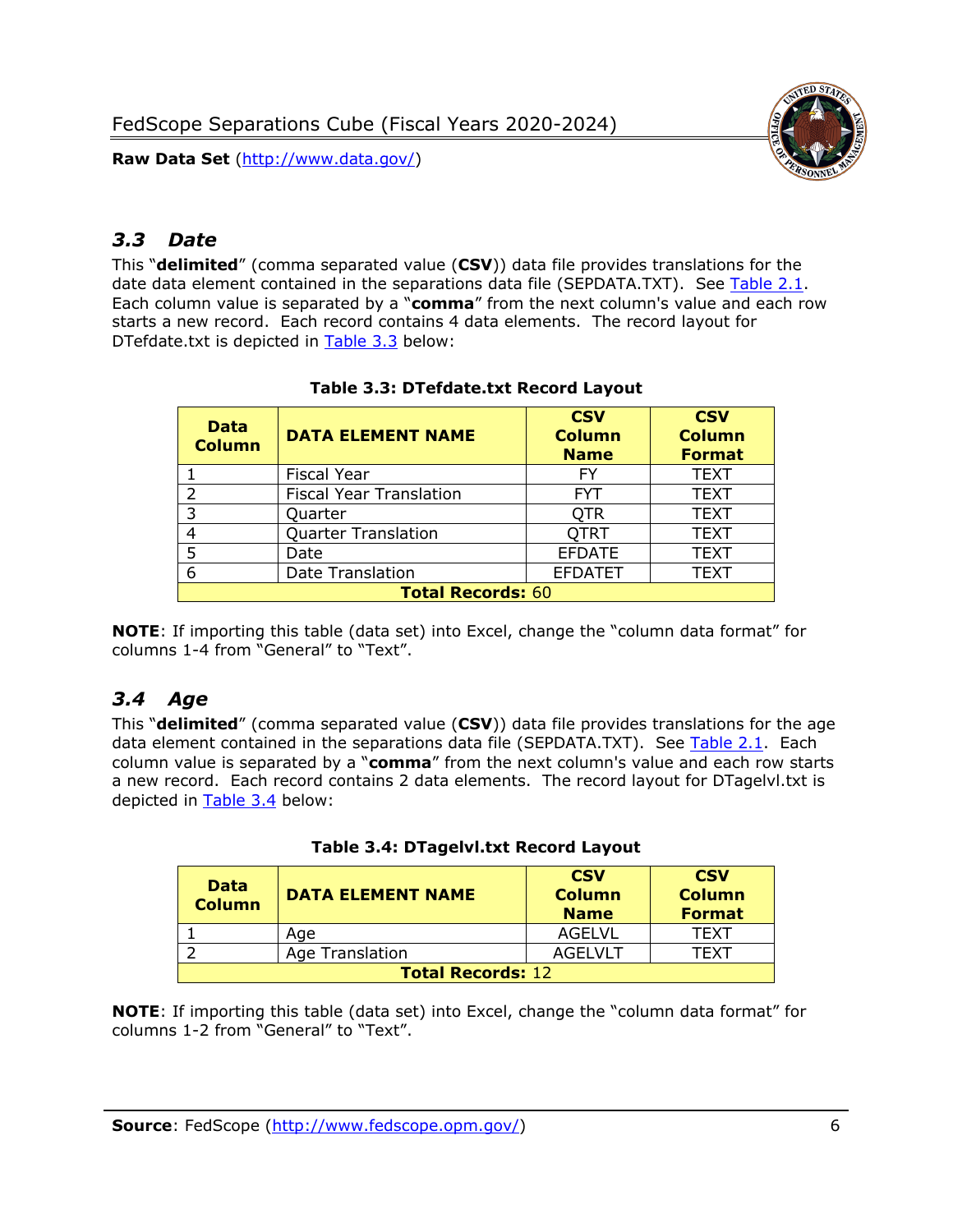

## <span id="page-7-0"></span>*3.5 General Schedule & Equivalent Grade*

This "**delimited**" (comma separated value (**CSV**)) data file provides translations for the general schedule & equivalent grade data element contained in the separations data file (SEPDATA.TXT). See [Table 2.1.](#page-4-0) Each column value is separated by a "**comma**" from the next column's value and each row starts a new record. Each record contains 1 data element. The record layout for DTgsegrd.txt is depicted in [Table 3.5](#page-7-1) below:

#### **Table 3.5: DTgsegrd.txt Record Layout**

<span id="page-7-1"></span>

| <b>Data</b><br><b>Column</b> | <b>DATA ELEMENT NAME</b>            | <b>CSV</b><br><b>Column</b><br><b>Name</b> | <b>CSV</b><br><b>Column</b><br><b>Format</b> |
|------------------------------|-------------------------------------|--------------------------------------------|----------------------------------------------|
|                              | General Schedule & Equivalent Grade | GSEGRD                                     | TFXT                                         |
| <b>Total Records: 17</b>     |                                     |                                            |                                              |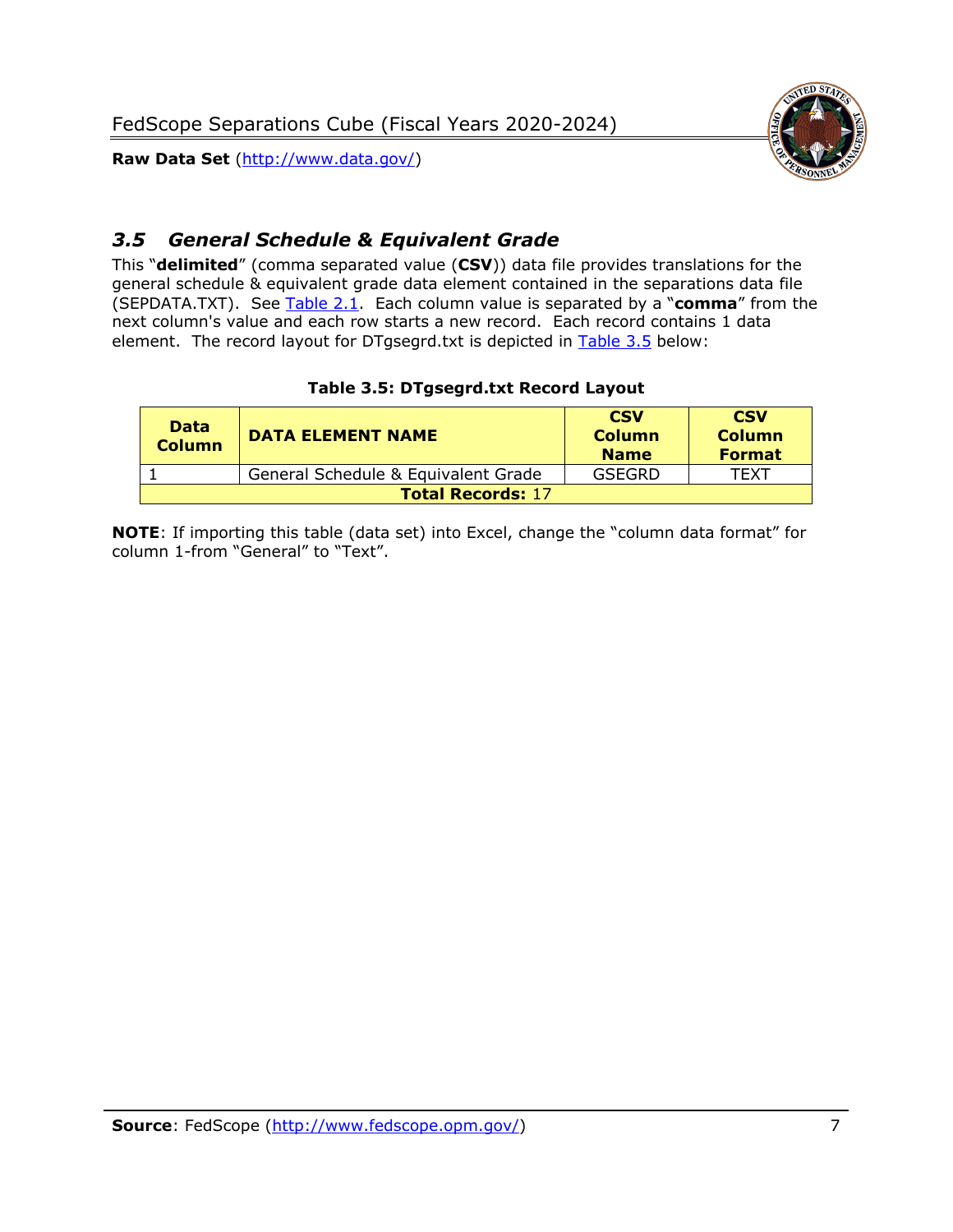

## <span id="page-8-0"></span>*3.6 Length of Service*

This "**delimited**" (comma separated value (**CSV**)) data file provides translations for the length of service data element contained in the separations data file (SEPDATA.TXT). See [Table 2.1.](#page-4-0) Each column value is separated by a "**comma**" from the next column's value and each row starts a new record. Each record contains 2 data elements. The record layout for DTloslvl.txt is depicted in **Table 3.6** below:

#### **Table 3.6: DTloslvl.txt Record Layout**

<span id="page-8-2"></span>

| <b>Data</b><br><b>Column</b> | <b>DATA ELEMENT NAME</b>      | <b>CSV</b><br><b>Column</b><br><b>Name</b> | <b>CSV</b><br><b>Column</b><br><b>Format</b> |
|------------------------------|-------------------------------|--------------------------------------------|----------------------------------------------|
|                              | Length of Service             | <b>LOSLVL</b>                              | TFXT                                         |
|                              | Length of Service Translation | LOSLVLT                                    | TFXT                                         |
| <b>Total Records: 11</b>     |                               |                                            |                                              |

**NOTE**: If importing this table (data set) into Excel, change the "column data format" for columns 1-2 from "General" to "Text".

#### <span id="page-8-1"></span>*3.7 Location*

This "**delimited**" (comma separated value (**CSV**)) data file provides translations for the location data element contained in the separations data file (SEPDATA.TXT). See [Table 2.1.](#page-4-0) Each column value is separated by a "**comma**" from the next column's value and each row starts a new record. Each record contains 4 data elements. The record layout for DTloc.txt is depicted in [Table 3.7](#page-8-3) below:

<span id="page-8-3"></span>

| <b>Data</b><br><b>Column</b> | <b>DATA ELEMENT NAME</b>         | <b>CSV</b><br><b>Column</b><br><b>Name</b> | <b>CSV</b><br><b>Column</b><br><b>Format</b> |
|------------------------------|----------------------------------|--------------------------------------------|----------------------------------------------|
|                              | Location Type                    | <b>LOCTYP</b>                              | <b>TEXT</b>                                  |
|                              | Location Type Translation        | <b>LOCTYPT</b>                             | <b>TEXT</b>                                  |
| ີ                            | State/Country                    | <b>LOC</b>                                 | <b>TEXT</b>                                  |
|                              | <b>State/Country Translation</b> | LOCT                                       | <b>TEXT</b>                                  |
| <b>Total Records: 188</b>    |                                  |                                            |                                              |

#### **Table 3.7: DTloc.txt Record Layout**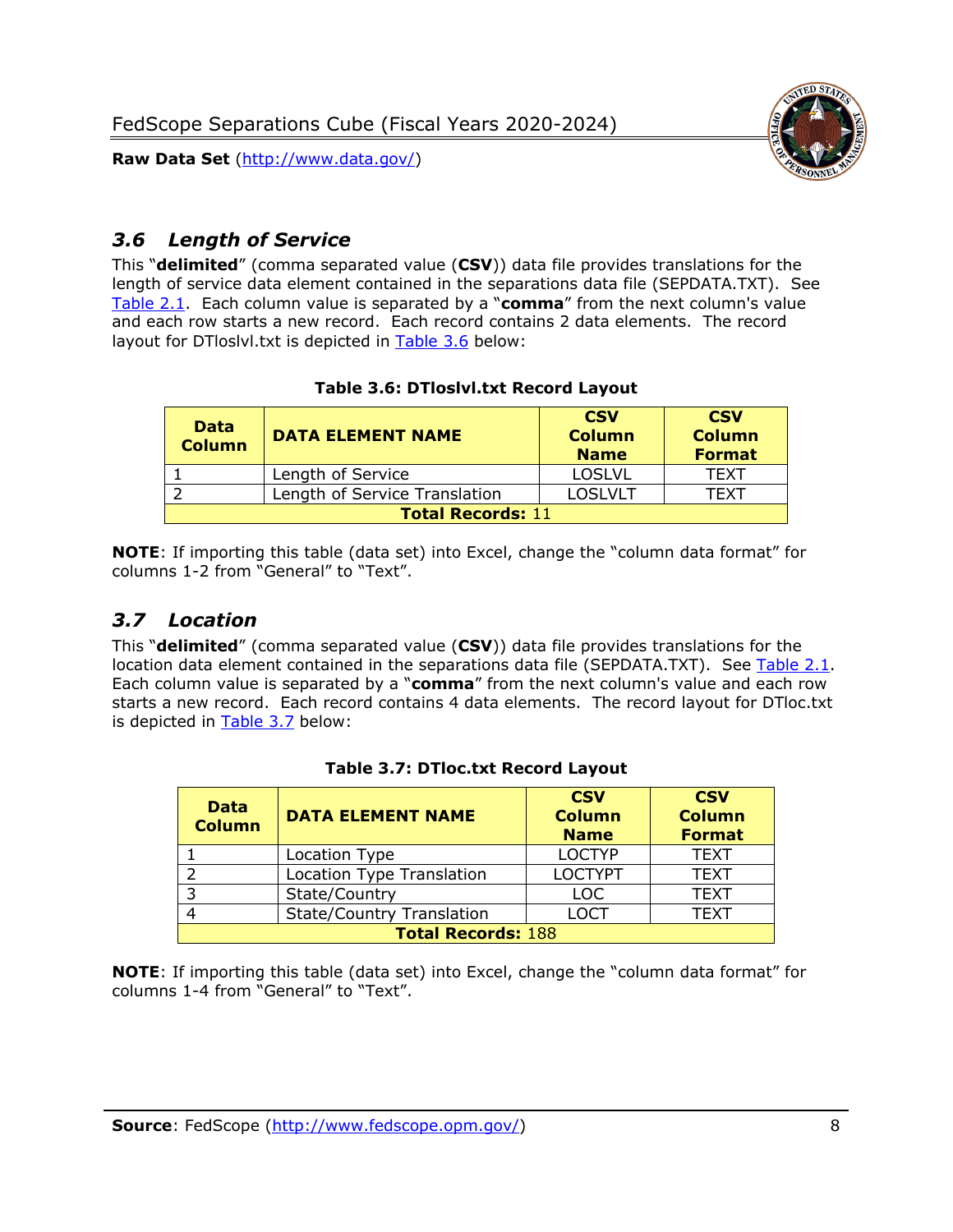



## <span id="page-9-0"></span>*3.8 Occupation*

This "**delimited**" (comma separated value (**CSV**)) data file provides translations for the occupation data element contained in the separations data file (SEPDATA.TXT). See [Table](#page-4-0)  [2.1.](#page-4-0) Each column value is separated by a "**comma**" from the next column's value and each row starts a new record. Each record contains 6 data elements. The record layout for DTocc.txt is depicted in [Table 3.8](#page-9-2) below:

<span id="page-9-2"></span>

| <b>Data</b><br><b>Column</b> | <b>DATA ELEMENT NAME</b>             | <b>CSV</b><br><b>Column</b><br><b>Name</b> | <b>CSV</b><br><b>Column</b><br><b>Format</b> |
|------------------------------|--------------------------------------|--------------------------------------------|----------------------------------------------|
|                              | Occupation Type                      | <b>OCCTYP</b>                              | <b>TEXT</b>                                  |
|                              | <b>Occupation Type Translation</b>   | <b>OCCTYPT</b>                             | <b>TEXT</b>                                  |
|                              | <b>Occupation Family</b>             | <b>OCCFAM</b>                              | <b>TEXT</b>                                  |
|                              | <b>Occupation Family Translation</b> | <b>OCCFAMT</b>                             | <b>TEXT</b>                                  |
|                              | Occupation                           | <b>OCC</b>                                 | <b>TEXT</b>                                  |
|                              | <b>Occupation Translation</b>        | <b>OCCT</b>                                | <b>TEXT</b>                                  |
| <b>Total Records: 657</b>    |                                      |                                            |                                              |

#### **Table 3.8: DTocc.txt Record Layout**

**NOTE**: If importing this table (data set) into Excel, change the "column data format" for columns 1-6 from "General" to "Text".

#### <span id="page-9-1"></span>*3.9 Occupation Category*

This "**delimited**" (comma separated value (**CSV**)) data file provides translations for the occupation category data element contained in the separations data file (SEPDATA.TXT). See [Table 2.1.](#page-4-0) Each column value is separated by a "**comma**" from the next column's value and each row starts a new record. Each record contains 2 data elements. The record layout for DTpatco.txt is depicted in **Table 3.9** below:

<span id="page-9-3"></span>

| Data<br><b>Column</b>   | <b>DATA ELEMENT NAME</b>               | <b>CSV</b><br><b>Column</b><br><b>Name</b> | <b>CSV</b><br><b>Column</b><br><b>Format</b> |
|-------------------------|----------------------------------------|--------------------------------------------|----------------------------------------------|
|                         | <b>Occupation Category</b>             | <b>PATCO</b>                               | <b>TFXT</b>                                  |
|                         | <b>Occupation Category Translation</b> | <b>PATCOT</b>                              | TEXT                                         |
| <b>Total Records: 7</b> |                                        |                                            |                                              |

#### **Table 3.9: DTpatco.txt Record Layout**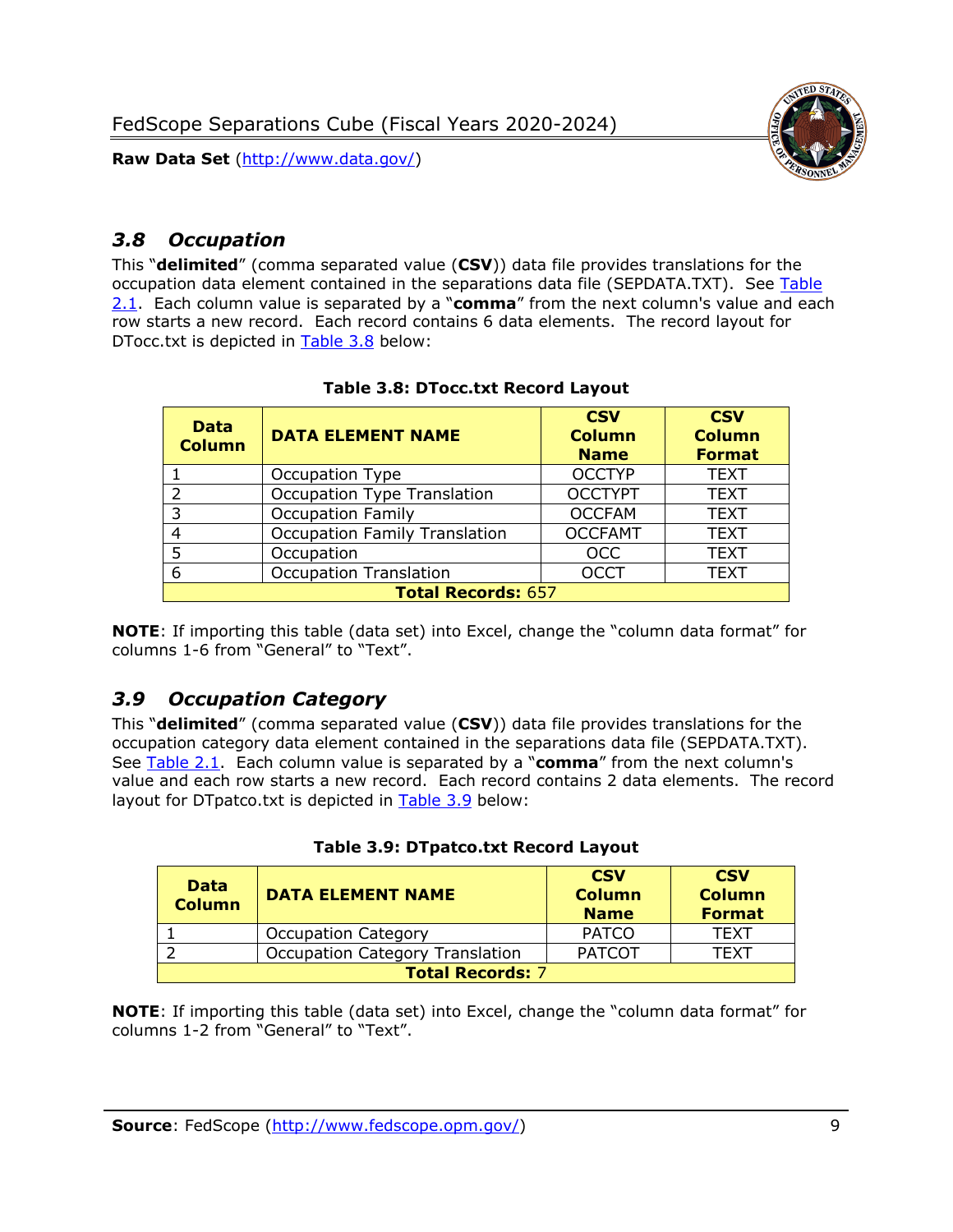

## <span id="page-10-0"></span>*3.10 Pay Plan & Grade*

This "**delimited**" (comma separated value (**CSV**)) data file provides translations for the pay plan & grade data element contained in the separations data file (SEPDATA.TXT). See [Table](#page-4-0)  [2.1.](#page-4-0) Each column value is separated by a "**comma**" from the next column's value and each row starts a new record. Each record contains 7 data elements. The record layout for DTppgrd.txt is depicted in **Table 3.10** below:

<span id="page-10-2"></span>

| <b>Data</b><br><b>Column</b> | <b>DATA ELEMENT NAME</b>   | <b>CSV</b><br><b>Column</b><br><b>Name</b> | <b>CSV</b><br><b>Column</b><br><b>Format</b> |
|------------------------------|----------------------------|--------------------------------------------|----------------------------------------------|
|                              | Pay Plan Type              | <b>PPTYP</b>                               | <b>TEXT</b>                                  |
| $\mathcal{D}$                | Pay Plan Type Translation  | <b>PPTYPT</b>                              | <b>TEXT</b>                                  |
| 3                            | Pay Plan Group             | <b>PPGROUP</b>                             | <b>TEXT</b>                                  |
| 4                            | Pay Plan Group Translation | <b>PPGROUPT</b>                            | <b>TEXT</b>                                  |
| 5                            | Pay Plan                   | <b>PAYPLAN</b>                             | <b>TEXT</b>                                  |
| 6                            | Pay Plan Translation       | PAYPLANT                                   | <b>TEXT</b>                                  |
|                              | Pay Plan & Grade           | <b>PPGRD</b>                               | <b>TEXT</b>                                  |
| <b>Total Records: 954</b>    |                            |                                            |                                              |

#### **Table 3.10: DTppgrd.txt Record Layout**

**NOTE**: If importing this table (data set) into Excel, change the "column data format" for columns 1-7 from "General" to "Text".

## <span id="page-10-1"></span>*3.11 Salary Level*

This "**delimited**" (comma separated value (**CSV**)) data file provides translations for the salary level data element contained in the separations data file (SEPDATA.TXT). See [Table](#page-4-0)  [2.1.](#page-4-0) Each column value is separated by a "**comma**" from the next column's value and each row starts a new record. Each record contains 2 data elements. The record layout for DTpaylvl.txt is depicted in [Table 3.11](#page-10-3) below:

<span id="page-10-3"></span>

| <b>Data</b><br><b>Column</b> | <b>DATA ELEMENT NAME</b>        | <b>CSV</b><br><b>Column</b><br><b>Name</b> | <b>CSV</b><br><b>Column</b><br><b>Format</b> |
|------------------------------|---------------------------------|--------------------------------------------|----------------------------------------------|
|                              | Salary Level                    | <b>SALLVL</b>                              | TFXT                                         |
|                              | <b>Salary Level Translation</b> | SALIVIT                                    | TFXT                                         |
| <b>Total Records: 26</b>     |                                 |                                            |                                              |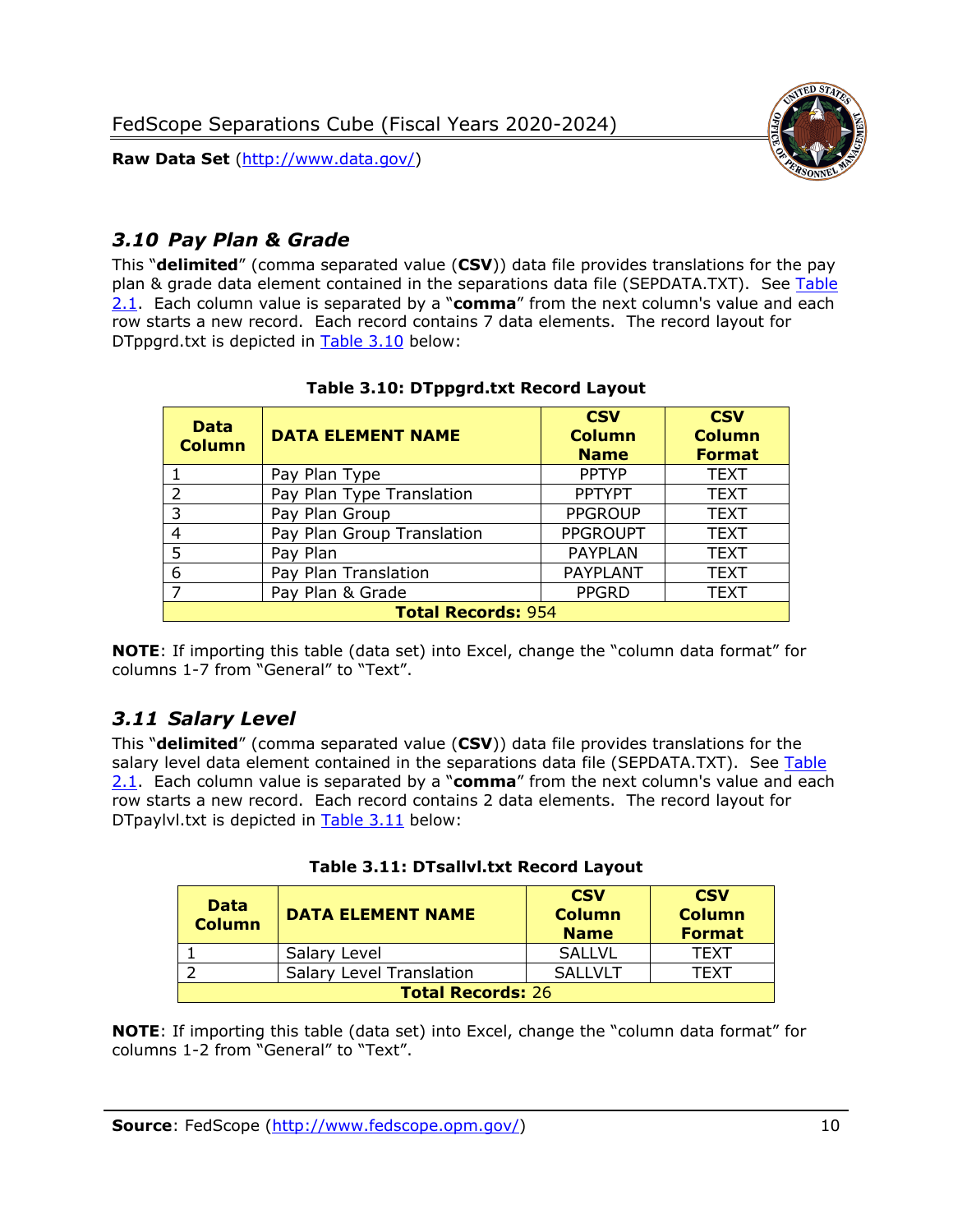

## <span id="page-11-0"></span>*3.12 Type of Appointment*

This "**delimited**" (comma separated value (**CSV**)) data file provides translations for the type of appointment data element contained in the separations data file (SEPDATA.TXT). See [Table 2.1.](#page-4-0) Each column value is separated by a "**comma**" from the next column's value and each row starts a new record. Each record contains 4 data elements. The record layout for DTtoa.txt is depicted in [Table 3.12](#page-11-2) below:

<span id="page-11-2"></span>

| <b>Data</b><br><b>Column</b> | <b>DATA ELEMENT NAME</b>             | <b>CSV</b><br><b>Column</b><br><b>Name</b> | <b>CSV</b><br><b>Column</b><br><b>Format</b> |
|------------------------------|--------------------------------------|--------------------------------------------|----------------------------------------------|
|                              | Type of Appointment Type             | <b>TOATYP</b>                              | <b>TEXT</b>                                  |
|                              | Type of Appointment Type Translation | <b>TOATYPT</b>                             | <b>TEXT</b>                                  |
| 3                            | Type of Appointment                  | TOA                                        | <b>TEXT</b>                                  |
| 4                            | Type of Appointment Translation      | <b>TOAT</b>                                | <b>TEXT</b>                                  |
| <b>Total Records: 22</b>     |                                      |                                            |                                              |

#### **Table 3.12: DTtoa.txt Record Layout**

**NOTE**: If importing this table (data set) into Excel, change the "column data format" for columns 1-4 from "General" to "Text".

#### <span id="page-11-1"></span>*3.13 Work Schedule*

This "**delimited**" (comma separated value (**CSV**)) data file provides translations for the work schedule data element contained in the separations data file (SEPDATA.TXT). See [Table](#page-4-0) 2.1. Each column value is separated by a "**comma**" from the next column's value and each row starts a new record. Each record contains 4 data elements. The record layout for DTwrksch.txt is depicted in [Table 3.13](#page-11-3) below:

<span id="page-11-3"></span>

| <b>Data</b><br><b>Column</b> | <b>DATA ELEMENT NAME</b>       | <b>CSV</b><br><b>Column</b><br><b>Name</b> | <b>CSV</b><br><b>Column</b><br><b>Format</b> |
|------------------------------|--------------------------------|--------------------------------------------|----------------------------------------------|
|                              | Work Schedule Type             | <b>WSTYP</b>                               | <b>TEXT</b>                                  |
|                              | Work Schedule Type Translation | <b>WSTYPT</b>                              | <b>TEXT</b>                                  |
|                              | Work Schedule                  | <b>WORKSCH</b>                             | <b>TEXT</b>                                  |
|                              | Work Schedule Translation      | <b>WORKSCHT</b>                            | <b>TEXT</b>                                  |
| <b>Total Records: 13</b>     |                                |                                            |                                              |

#### **Table 3.13: DTwrksch.txt Record Layout**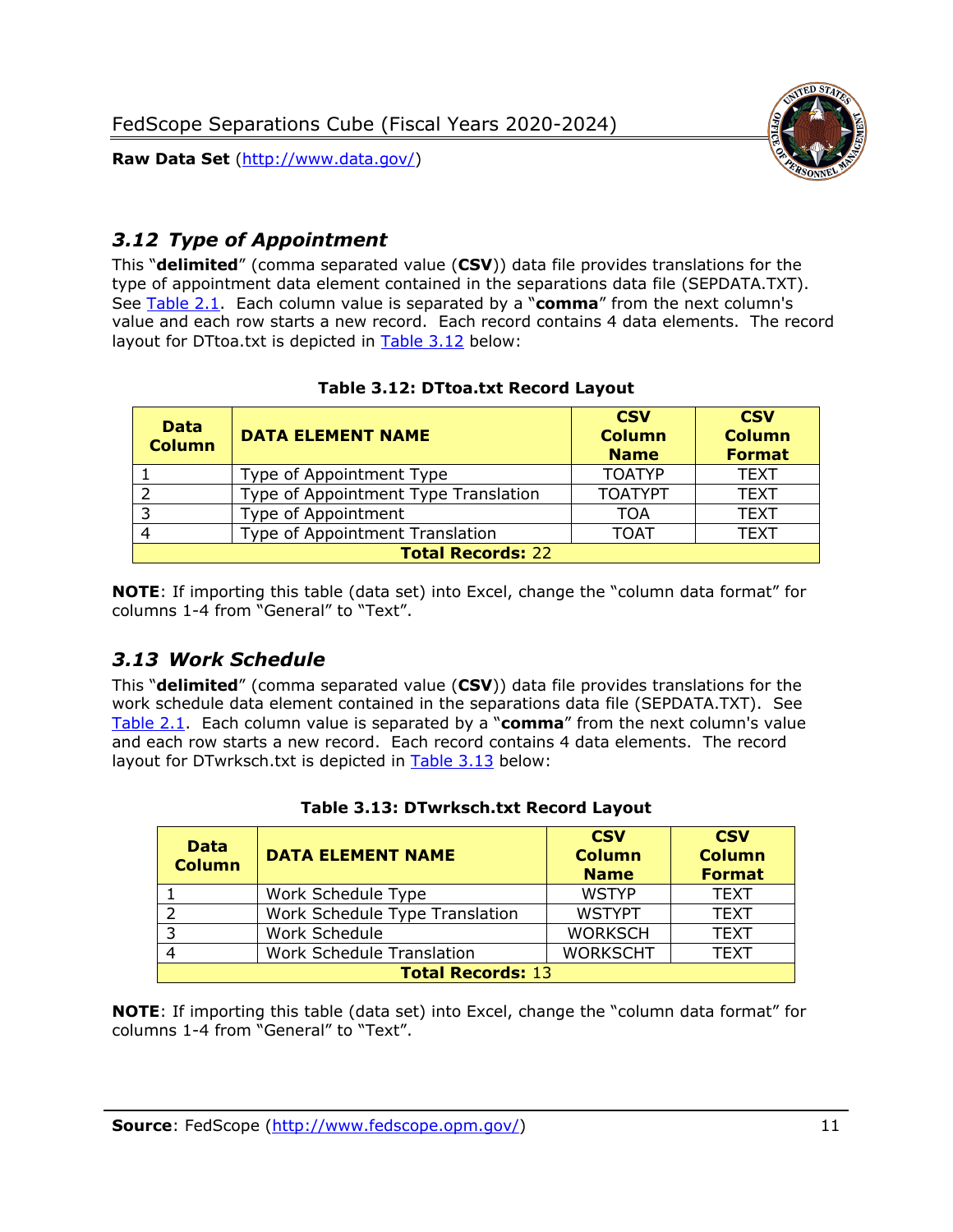FedScope Separations Cube (Fiscal Years 2020-2024)

**Raw Data Set** (http://www.data.gov/)



## <span id="page-12-0"></span>*3.14 Count*

There is no translation file for this data element. Every record in the separations population data file (SEPDATA.TXT) contains a value of "1" for this field. See Chapter  $4.14$  for definition of [Count.](#page-16-2)

## <span id="page-12-1"></span>*3.15 Average Salary*

There is no translation file for this data element. See Chapter  $4.15$  for definition of Average **Salary** 

### <span id="page-12-2"></span>*3.16 Average Length of Service*

There is no translation file for this data element. See Chapter  $4.16$  for definition of Average [Length of Service.](#page-16-4)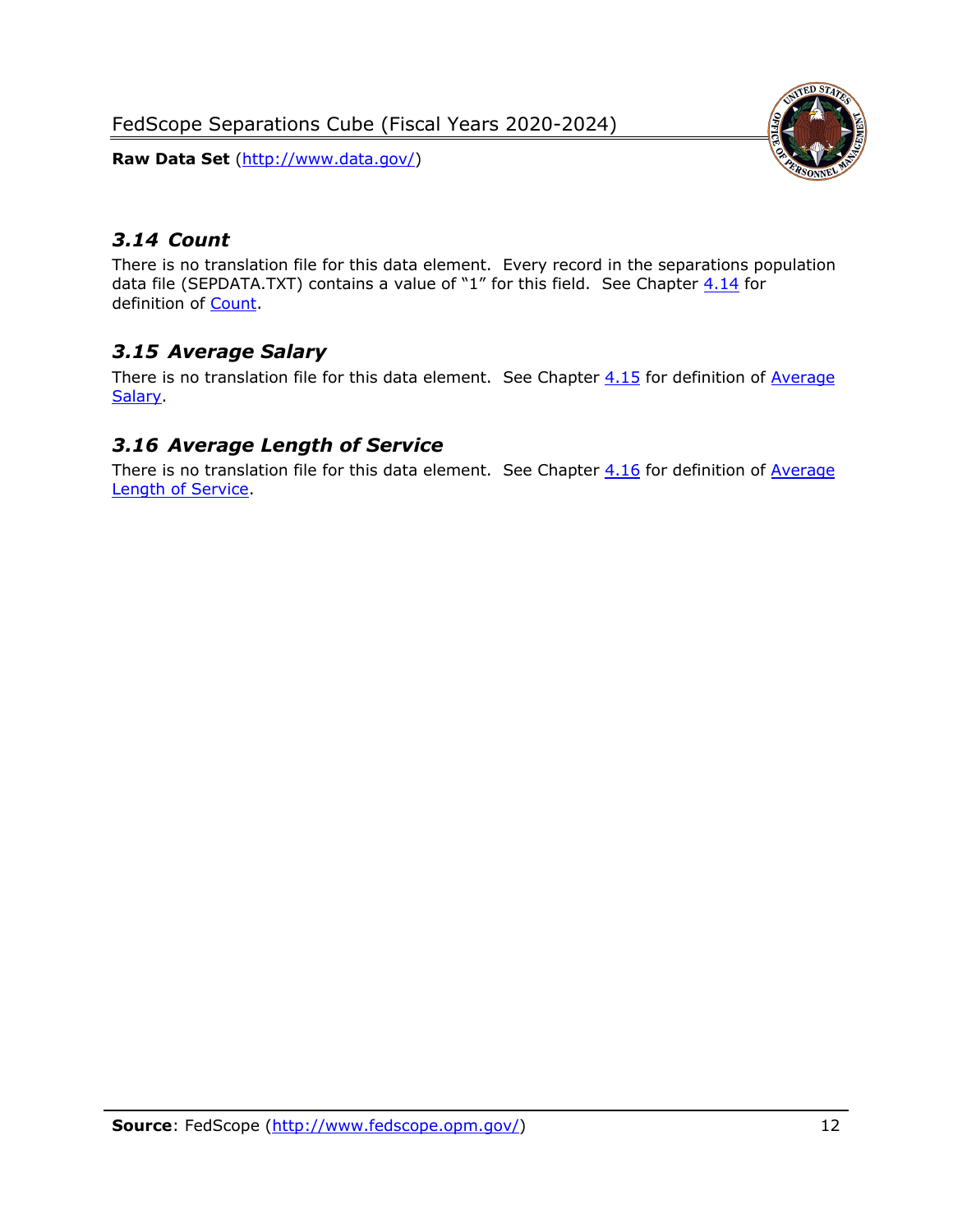



## <span id="page-13-0"></span>**4 DATA DEFINITIONS**

#### <span id="page-13-1"></span>*4.1 Agency*

<span id="page-13-2"></span>The employing organization.

#### *4.2 Separations*

A personnel action resulting in the loss of an employee from an agency's staff. For the purposes of FedScope, furloughs, suspensions, leave without pay, and placement in nonpay status for seasonal employees are excluded. The following types of separations are included.

#### 1. **Transfers-Out**

Movement of a single employee, or group of employees, to another agency with a break in service of 3 days or less.

- a. *Individual Transfer* Transfer-out of an individual employee.
- b. *Mass Transfer* Transfer-out of a group whose function was moved to another agency.

#### 2. **Separations from Federal Civil Service**

#### a. **Quits**

Voluntary resignation by an employee, abandoning one's position, joining the military, or failing to return from military furlough. Quits also include separations by the agency if an employee declines a new position or relocation.

#### b. **Retirements**

Separation entitling employee to immediate annuity.

• *Voluntary*

Employee meets minimum age and service requirements for optional retirement.

• *Early Out*

Employee does not meet the minimum age and service requirements for optional retirement, but meets reduced age and service requirements for early retirement.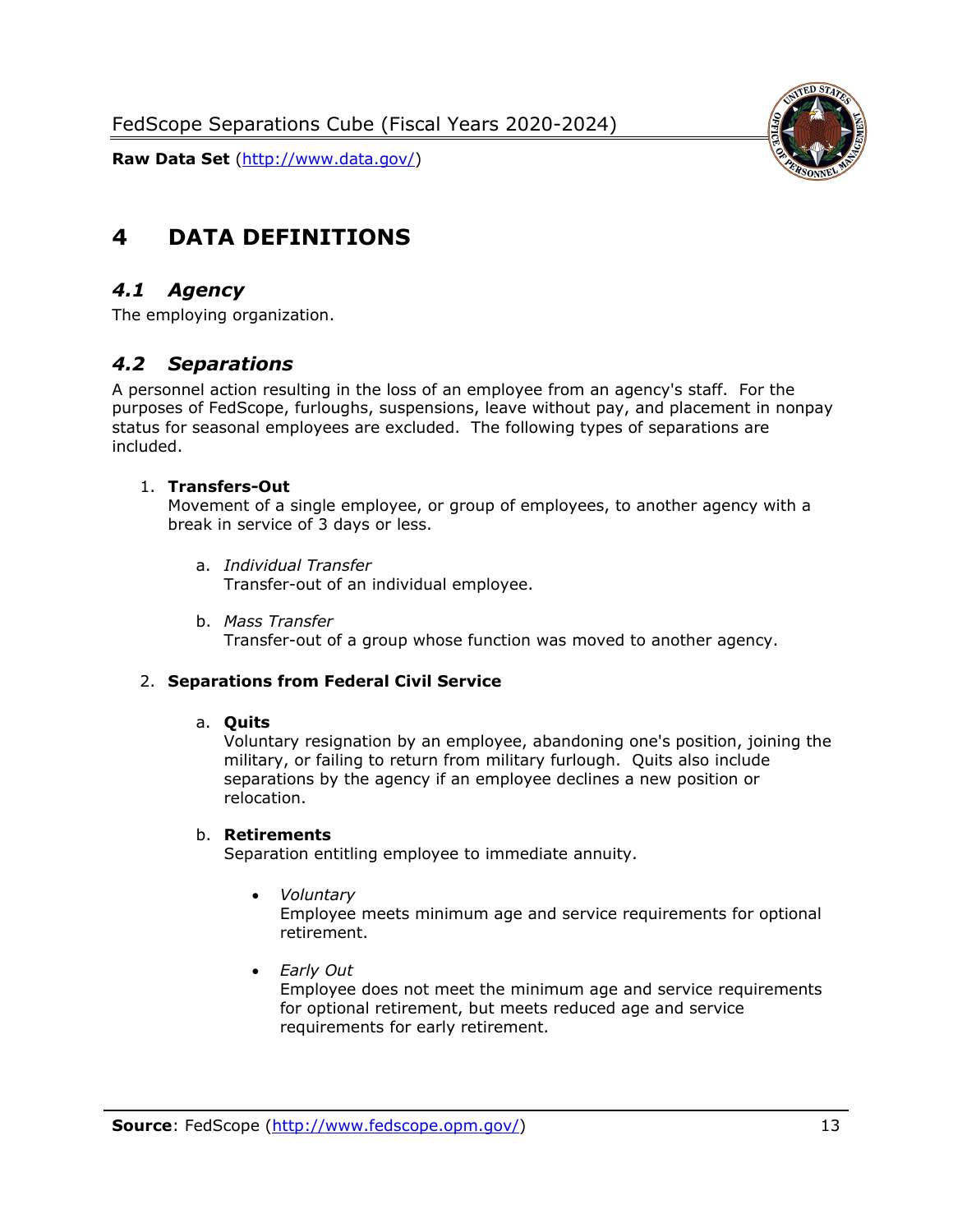

• *Disability*

Employee is found to be disabled and meets the service requirement for disability retirement.

• *Other*

Employee is involuntarily separated and meets age and service requirements for discontinued service retirement, or employee attains age requiring mandatory retirement.

#### c. **Reductions-in-Force (RIF)**

Employee separation resulting from lack of work or funds, abolition of position or agency, or personnel ceiling restrictions. Employees who resign after receipt of a RIF notice are included in this number.

#### d. **Termination**

• *Termination (Expired Appointment/Other)* Termination of a nonpermanent employee due to expiration of appointment, work, or funds. This category includes terminations for some re-employed annuitants and Excepted Service employees.

#### e. **Death**

Employee loss of life.

#### f. **Other Separations**

Separations not classified in one of the categories above.

#### <span id="page-14-0"></span>*4.3 Date*

<span id="page-14-1"></span>The date (YYYYMM format) of the personnel action ("Transfer-Outs" and "Separations").

#### *4.4 Age*

An employee's age. Age is displayed in five-year intervals, except for an initial interval of less than 20 years and a final interval of 65 years or more.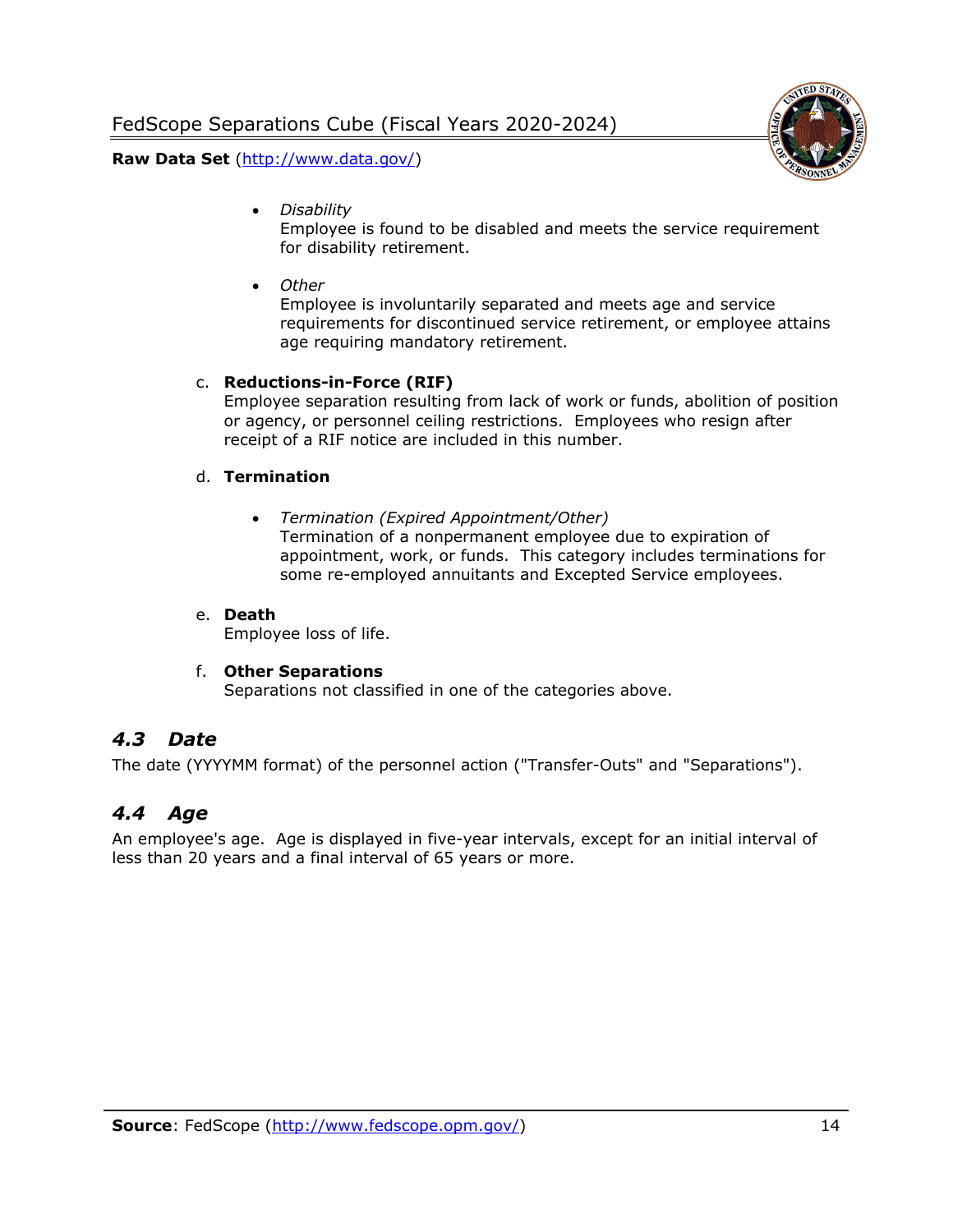

## <span id="page-15-0"></span>*4.5 General Schedule & Equivalent Grade*

The General Schedule grade for pay plans in the General Schedule and Equivalent pay plan category (See [Pay Plan & Grade\)](#page-10-0).

## <span id="page-15-1"></span>*4.6 Length of Service*

The number of years of Federal civilian employment, creditable military service, and other service made creditable by specific legislation. Length of service is grouped by five-year intervals, except for:

- a. the initial intervals of less than 1 year, 1-2 years, and 3-4 years and
- b. the final interval of 35 years or more.

### <span id="page-15-2"></span>*4.7 Location*

The official duty station of an employee. Locations in the United States are defined in terms of states. Locations outside the United States are defined in terms of countries and U.S. territories.

## <span id="page-15-3"></span>*4.8 Occupation*

<span id="page-15-4"></span>An employee's occupation as defined by the Office of Personnel Management (OPM).

## *4.9 Occupation Category*

Occupational categories are defined by the educational requirements of the occupation and the subject matter and level of difficulty or responsibility of the work.

#### <span id="page-15-5"></span>*4.10 Pay Plan & Grade*

The pay system and, where applicable, the grade used to determine an employee's basic pay rate. Grade denotes a hierarchical position in a pay plan and is sometimes referred to as level, class, rank, or pay band.

## <span id="page-15-6"></span>*4.11 Salary Level*

An employee's adjusted basic pay, which is an annualized rate of pay. Adjusted basic pay is the sum of an employee's rate of basic pay plus any locality comparability payment and/or special pay adjustment for law enforcement officers. Salaries are grouped by \$10,000 intervals, except for an initial interval of less than \$20,000 and a final interval of \$180,000 or more.

An employee's actual earnings may be more or less than the annualized rate because of factors such as overtime, shift differentials, less than full time work, or leave without pay.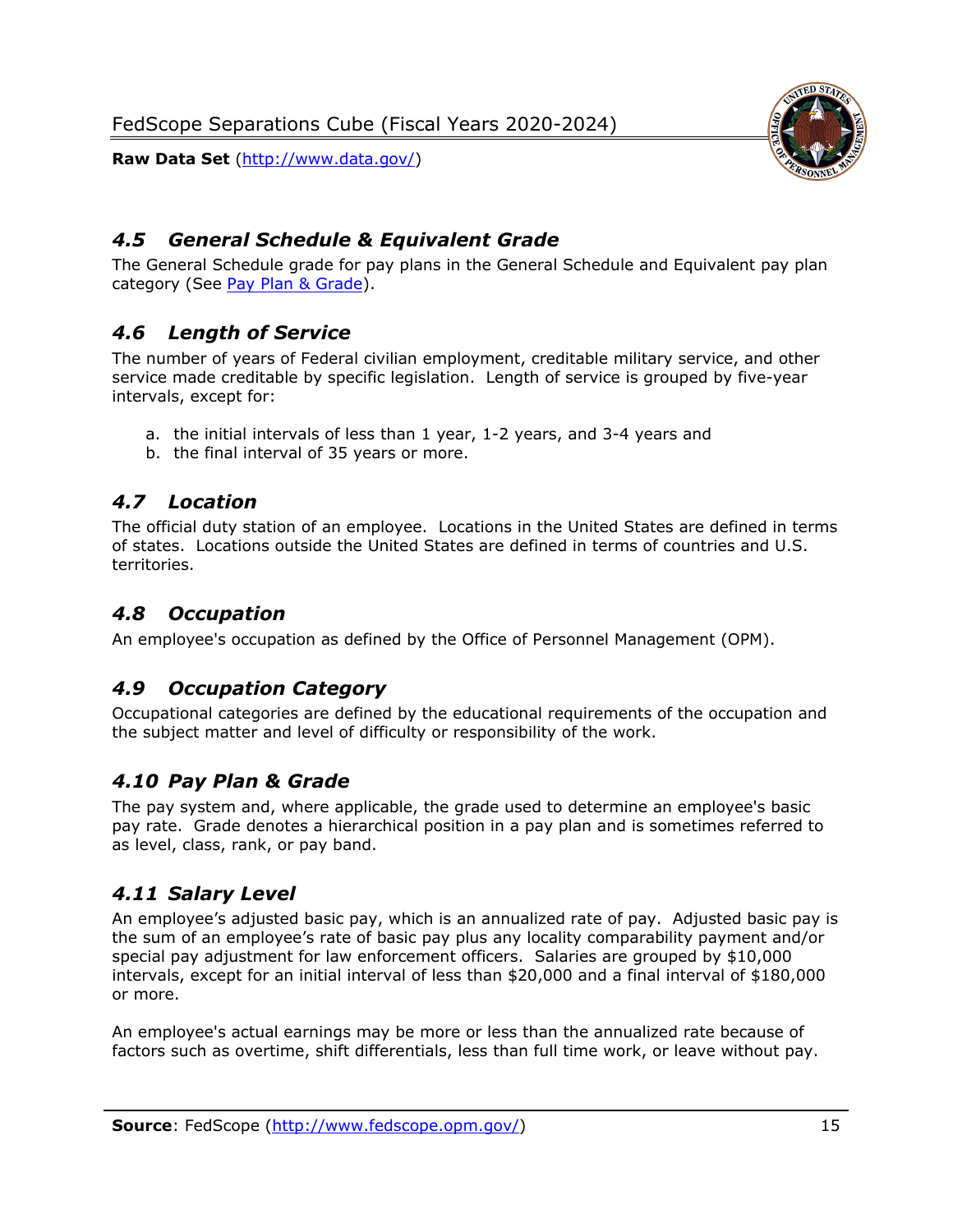

### <span id="page-16-0"></span>*4.12 Type of Appointment*

<span id="page-16-1"></span>An employee's appointment in terms of permanence and competitiveness.

### *4.13 Work Schedule*

<span id="page-16-2"></span>The time basis on which an employee is scheduled to work.

### *4.14 Count*

A measure representing the number of personnel actions ("Transfer-Outs" and "Separations") that have taken place within a given fiscal year.

### <span id="page-16-3"></span>*4.15 Average Salary*

A measure representing the average adjusted basic pay, an annualized rate of pay. Adjusted basic pay is the sum of an employee's rate of basic pay and any locality comparability payment and/or special pay adjustment for law enforcement officers.

An employee's actual earnings may be more or less than the annualized rate because of factors such as overtime, shift differentials, less than full time work, or leave without pay.

Invalid salary values are excluded from the average. A large number of invalid values could invalidate the average. To obtain counts of invalid values, display the data using the Salary Level dimension (See [Salary Level\)](#page-15-6).

## <span id="page-16-4"></span>*4.16 Average Length of Service*

A measure representing the average number of years of Federal civilian employment and creditable military service.

Invalid values are excluded from the average. A large number of invalid values could invalidate the average. To obtain counts of invalid values, display the data using the Length of Service dimension (See [Length of Service\)](#page-8-0).